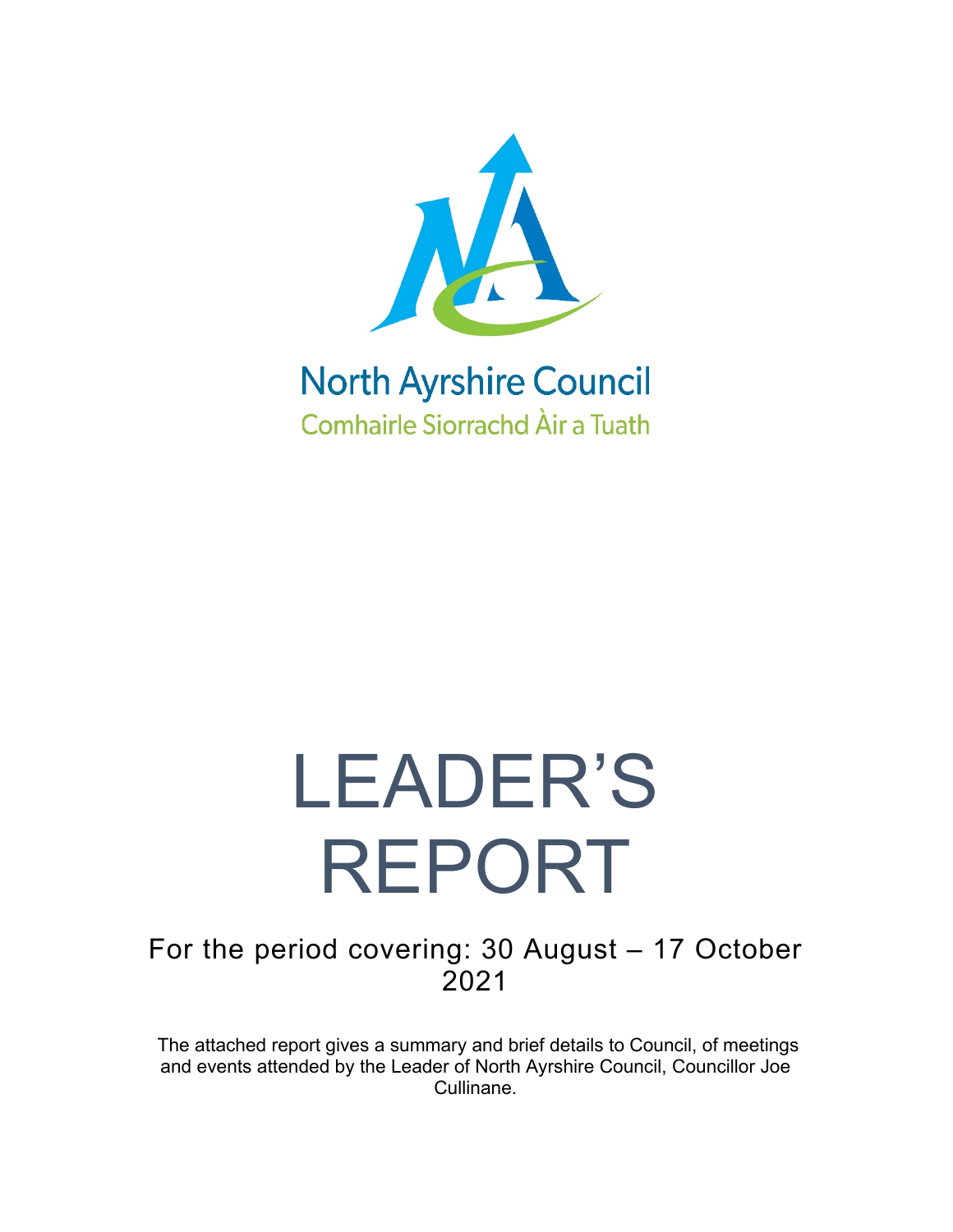

## LEADER'S REPORT

For the period covering: 30 August – 17 October 2021

#### *VISIT TO MILLPORT TOWN HALL, 1 September*

On 1 September I had the pleasure of visiting the charity group, Friends of Millport Town Hall, where we discussed exciting future plans for the renovation of Millport Town Hall.

Following £200,000 investment from the Council's Community Investment Fund (CIF) together with funding from the Scottish Government and the North Ayrshire Ventures Trust (NAVT), the restoration works will include a new accessible entrance and the creation of multi-use flexible spaces incorporating a Community Hub, Arts and Culture Centre, starter Men's Shed, main staged hall and three holiday-let flats. A second phase will see a Heritage and Conservation Centre in the basement.

The work being done in partnership with our communities is a fine example of Community Wealth Building at its best making the best of our local resources to benefit the local economy

Work should be completed by the summer of 2022, and I am excited to make a return visit next year to see the completed works.

#### *1st TIER JOINT CONSULTATIVE COMMITTEE, 2 September*

On 2 September I chaired a meeting of the 1<sup>st</sup> Tier Joint Consultative Committee and the Corporate Health and Safety Group. Health and Safety reports were provided by each Directorate. Attendees were also updated on some of the recent activities being organised by the Livewell Group in each of these 4 areas: PlayWell, BeWell, WorkWell and EatWell. I am particularly pleased to see that "The Cycle to Work Scheme (CTW)" is still proving to be popular with Council employees. Since the scheme opened in 2020, we have seen a total of 119 employees purchase a bike through the scheme and take advantage of savings of up to 32%.

#### *VISIT TO LOCAL BUSINESSES, 10 September*

On 10 September I visited local social enterprise TCS eco who offer a sustainable alternative to disposable sanitary products. North Ayrshire Council was the first Local Authority in the UK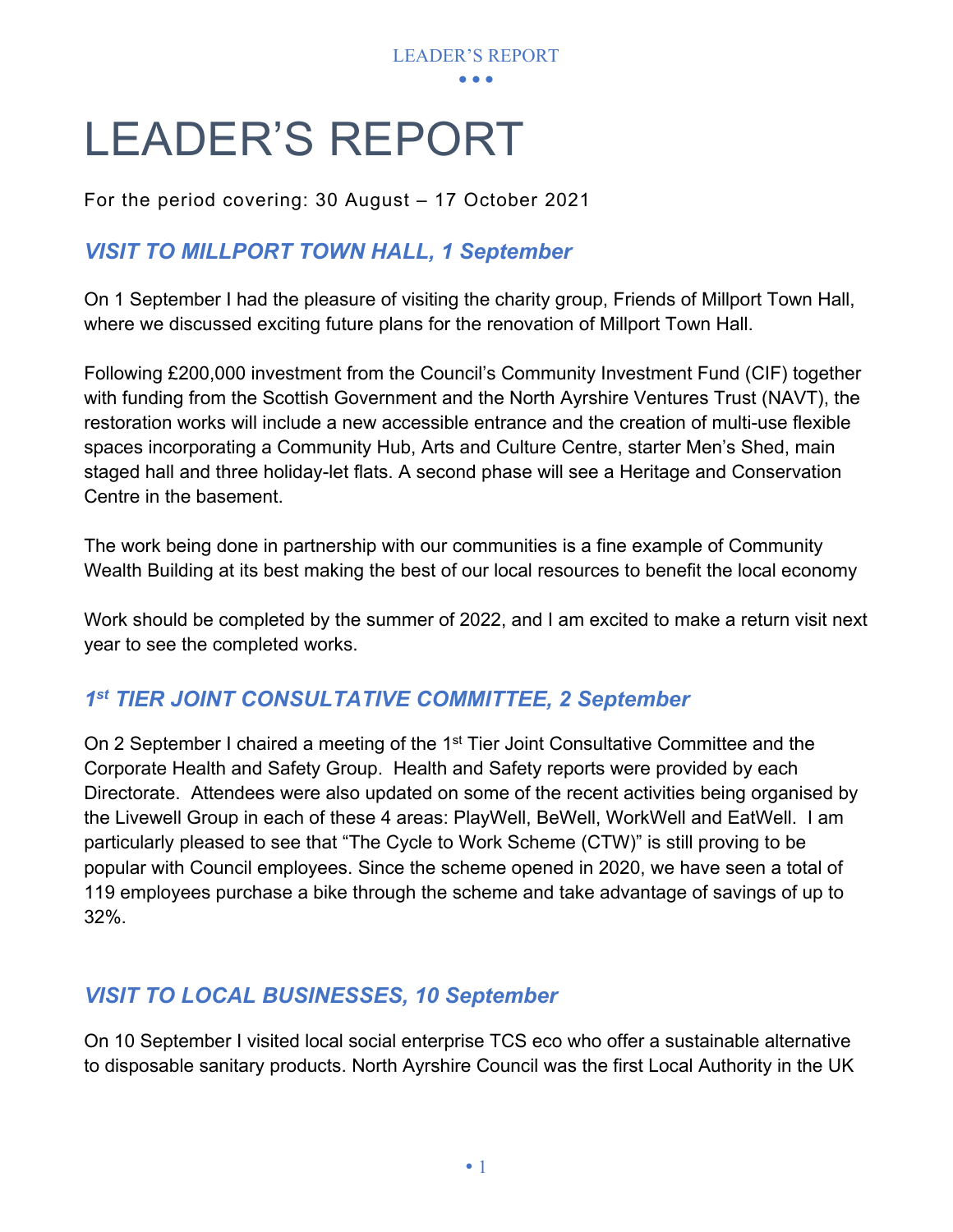to provide free period products in all our secondary schools in 2017 and then a year later extending that provision to all council buildings.

TCS recently moved into new, bigger premises in Kilwinning having outgrown their last place within a year of moving in. As part of their ambition to grow the business, they recently received financial support from the Business Transition Fund, a fund established by my Cabinet earlier this year, to buy a printing machine enabling them to bring their printing needs inhouse. Not only has that brought down their costs but it is making their products even more sustainable by cutting their freight miles and they are now able to offer reactive dye fabric services to other companies in the UK as there were no existing supplier in the country. Exciting times.

I also took the opportunity to pop in next door and visit Abbey Screen and Digital Print. The company has been going for years but they are trying to keep up with the ever-changing world. Investing in digital services is vital for the future of the company and just days before visiting them, they received their new digital printer which again was supported through a grant from our Business Transition fund. It was good to talk to the team at Abbey about their future ambitions for the company and the importance of the digital printer to that.

#### *VISIT TO THE AYRSHIRE COMMUNITY TRUST, 10 September*

I also visited The Ayrshire Community Trust (TACT) with Provost Ian Clarkson, to help launch their adult volunteer awards. We know how valuable local volunteers have been throughout the pandemic, giving up their own time to make sure others were safe and supported. It is great that TACT is recognising the work of volunteers with their awards.

#### *VISIT TO WINTON CIRCUS PLAY PARK, 10 September*

Later on 10 September I visited the playpark at Winton Circus, Saltcoats to announce to volunteers at local community group Saltcoats Active Lifestyle Team (SALT), who have been raising funds for the upgrade of the playpark, that we would be investing a share of my Cabinet's £500,000 coastal playpark fund upgrading this playpark. Working with SALT, we will co-produce plans for the playpark with any funds SALT raise complimenting the Council's investment to enhance the facilities further.

#### *AYRSHIRE ECONOMIC JOINT COMMITTEE, 13 September*

I chaired a meeting of the Ayrshire Economic Joint Committee (AEJC) on 13 September. Attendees were provided with updates on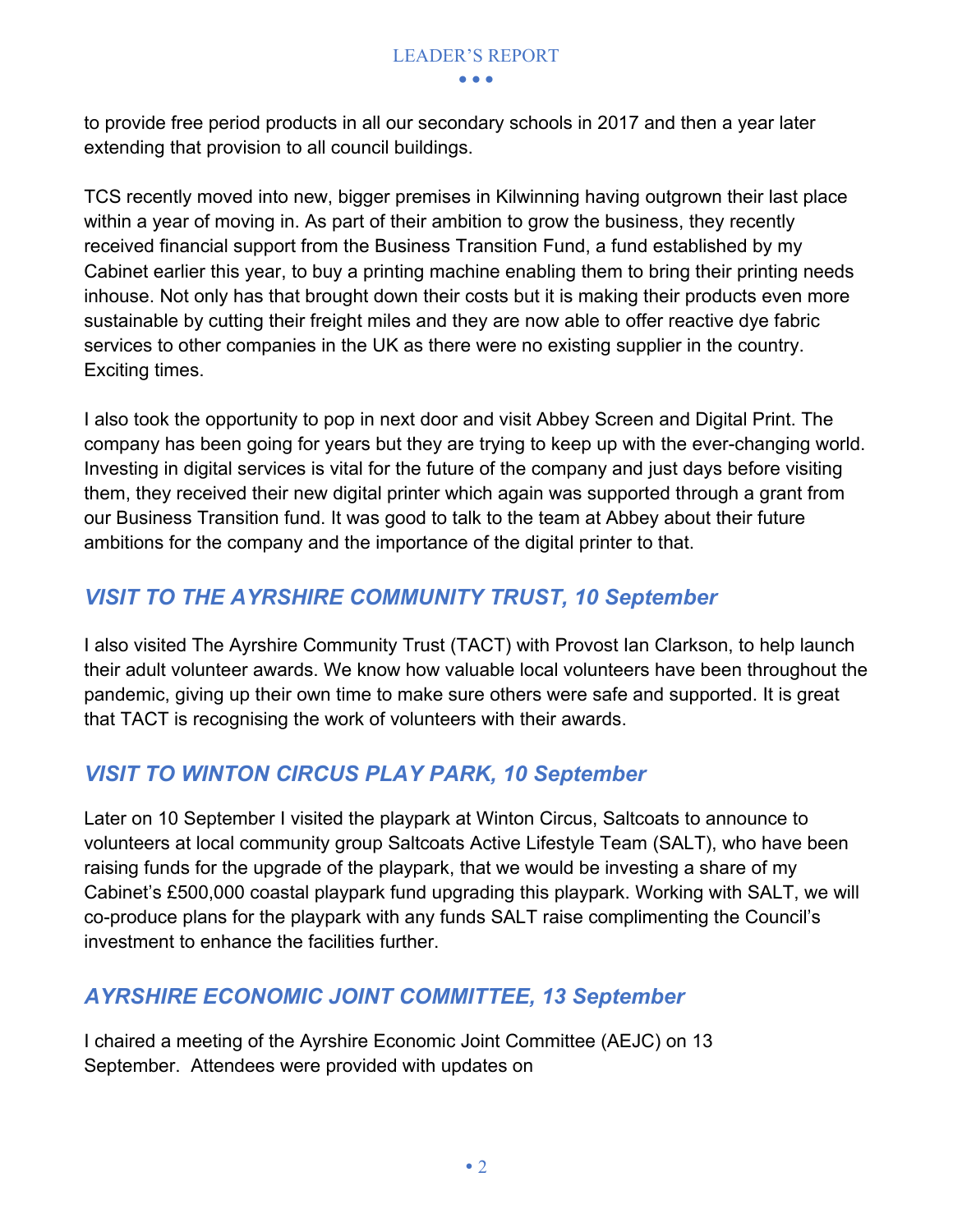- • •
- Review of Working Arrangements and Development of Regional Economic Strategy
- Ayrshire Growth Deal Programme Update
- Food Procurement Contracts: Supply and Delivery of Fresh/Organic Food Stuffs
- Clean Growth Workstream: Ayrshire Energy Masterplan Submit report by Theresa Corrie, Scottish Enterprise on the development of an Ayrshire Energy Masterplan
- Ayrshire Growth Deal: Internal Audit Annual Report 2020/21
- Ayrshire Growth Deal: Internal Audit Plan 2021/22

Under the Terms of Reference for the AEJC, the Chair for forthcoming AEJC meetings will rotate to South Ayrshire Council until September 2022.

#### *INCLUSIVE GROWTH NETWORK EVENT, 15 September*

I attended a Political Leaders' Inclusive Growth Network event on 15 September. At this political summit, members reaffirmed their commitment to tackling the climate crisis locally. The aim will be for political leaders to ensure that the transition for environmental change will not have detrimental impacts on our poorest households and therefore a political message will be published in the run up to the COP26 summit, setting out the level of shared ambition, innovation, and scale of local delivery already in progress amongst members of the IGN across the UK.

#### *VISIT TO ARRAN, 16-17 September*

On 16 and 17 September I visited Arran together with the Cabinet Member for Islands, Alex Gallagher and our Chief Executive, Craig Hatton. I was pleased to take part in two Ministerial meetings, one with the Cabinet Secretary for Rural Affairs and Islands, Mairi Gougeon and a separate one with the Transport Minister, Graeme Dey. Both meetings were also attended by members of the Arran Recovery Group and Arran Ferry Committee.

After having held meetings online for the past 18 months it was fantastic to be able to visit The Arran Outdoor Centre and catch up with the team there. The Centre has been at the heart of the island's response to Covid-19 and was interesting to discuss their experience of supporting the island's communities throughout the pandemic. The Centre and staff hope to be able to welcome schools back for their residential week soon.

We had an excellent meeting with Arran Eco Savvy, a group that is a great asset to the island. As a Council we have set ambitious climate targets to be a net-zero region by 2030 and Arran Eco Savvy share that ambition. It was exciting to be discussing ambitions ranging from community-owned renewable energy, low-carbon transport solutions, to making the island's housing stock more energy efficient. The Council are here to facilitate and enable groups like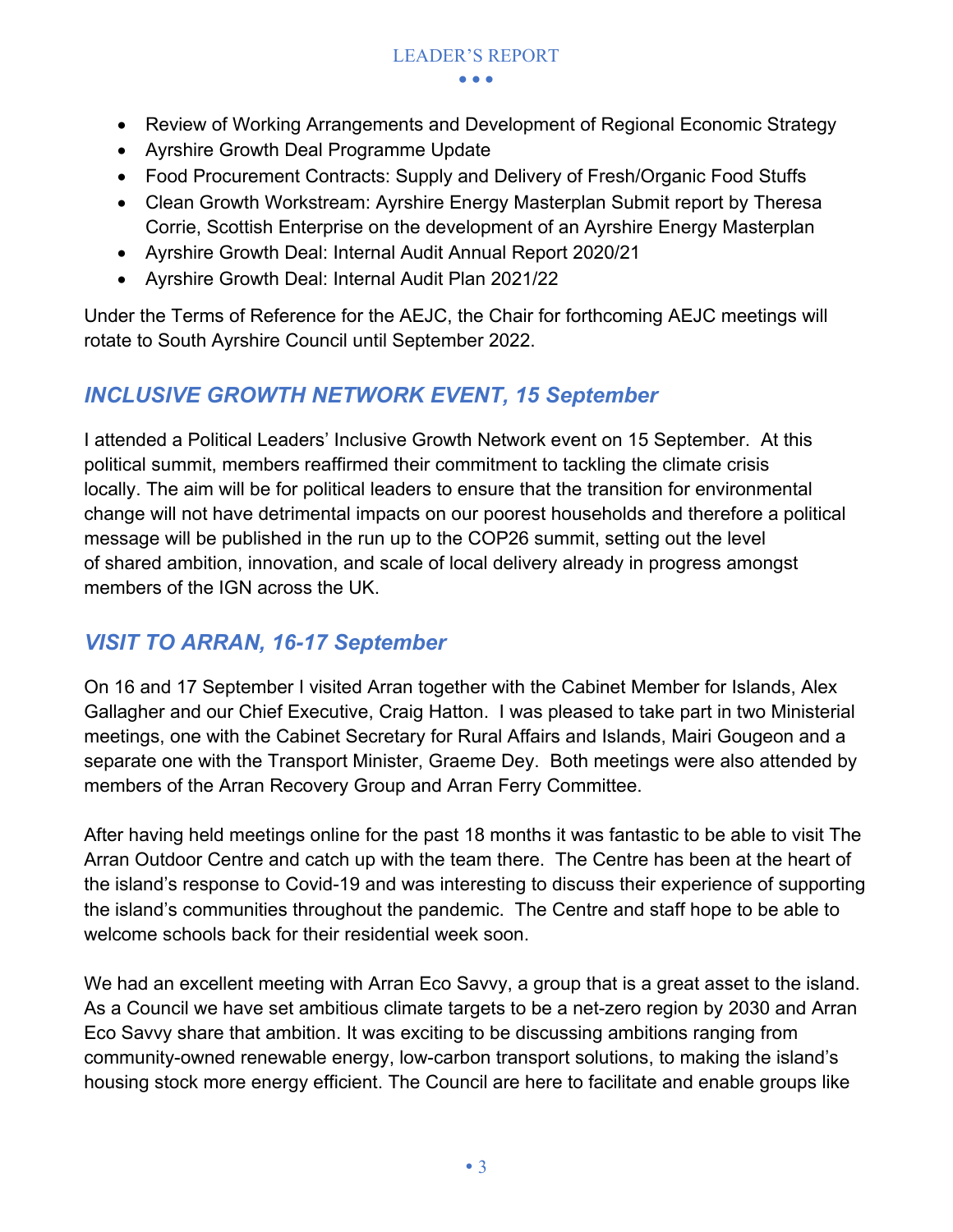Eco Savvy to drive change from the ground up and we have taken away a long list of actions to explore opportunities to work with Eco Savvy going forward.

Straight after meeting Arran Eco Savvy, Councillor Alex Gallagher and I travelled over to visit Arran Youth Foundation. They are the first group on the island to benefit from my Administration's Community Investment Fund, a fund that we created to support communityled initiatives. Their mental health project, run in association with the High School, is up and running and it was great to hear it's already making a positive impact.

Whilst on the island, I was keen to visit Woodside Farm in Kildonan. Woodside Farm is a social enterprise that use organic farming methods to produce seasonal food. During the first lockdown, Woodside Farm helped support the island's community to access fresh food and now they are supplying local produce for the Council's school meals on the island. This is exactly what Community Wealth Building is all about – using the Council's procurement spend to support local businesses, and, where possible, to support social enterprises and other forms of progressive business ownership models.

We couldn't go to Arran and not visit Brathwic Terrace, the first Council houses to be built on the island for decades. The Council's development at Brathwic Terrace, which is nearly complete, will provide 34 new Council houses on the island and my Administration's local letting initiative means that most of the houses have been allocated to island residents, helping us tackle the problems outlined above.

The rents are the same as those the Council charge on the mainland, resulting in the lowest rents you will find anywhere on the island, whilst the energy efficiency measures that the Council includes in our new-build houses, such as solar panels, mean that the homes will be some of the most energy efficient and low carbon on the island.

We hadn't arranged it in advance, but whilst on the island we had the opportunity to speak to someone who has been allocated one of the houses. Listening to what the new house meant to him, and his wife, was an excellent moment for us all as it demonstrated the difference building Council houses on the island will make.

#### *HUNTERSTON MEMORANDUM OF UNDERSTANDING SIGNING, 21 September*

It was a landmark day on 21 September when I had the pleasure to sign a Memorandum of Understanding together with representatives from Peel Ports and Scottish Enterprise. The MOU will see ambitious plans for Hunterston come to fruition as part of the Ayrshire Growth Deal.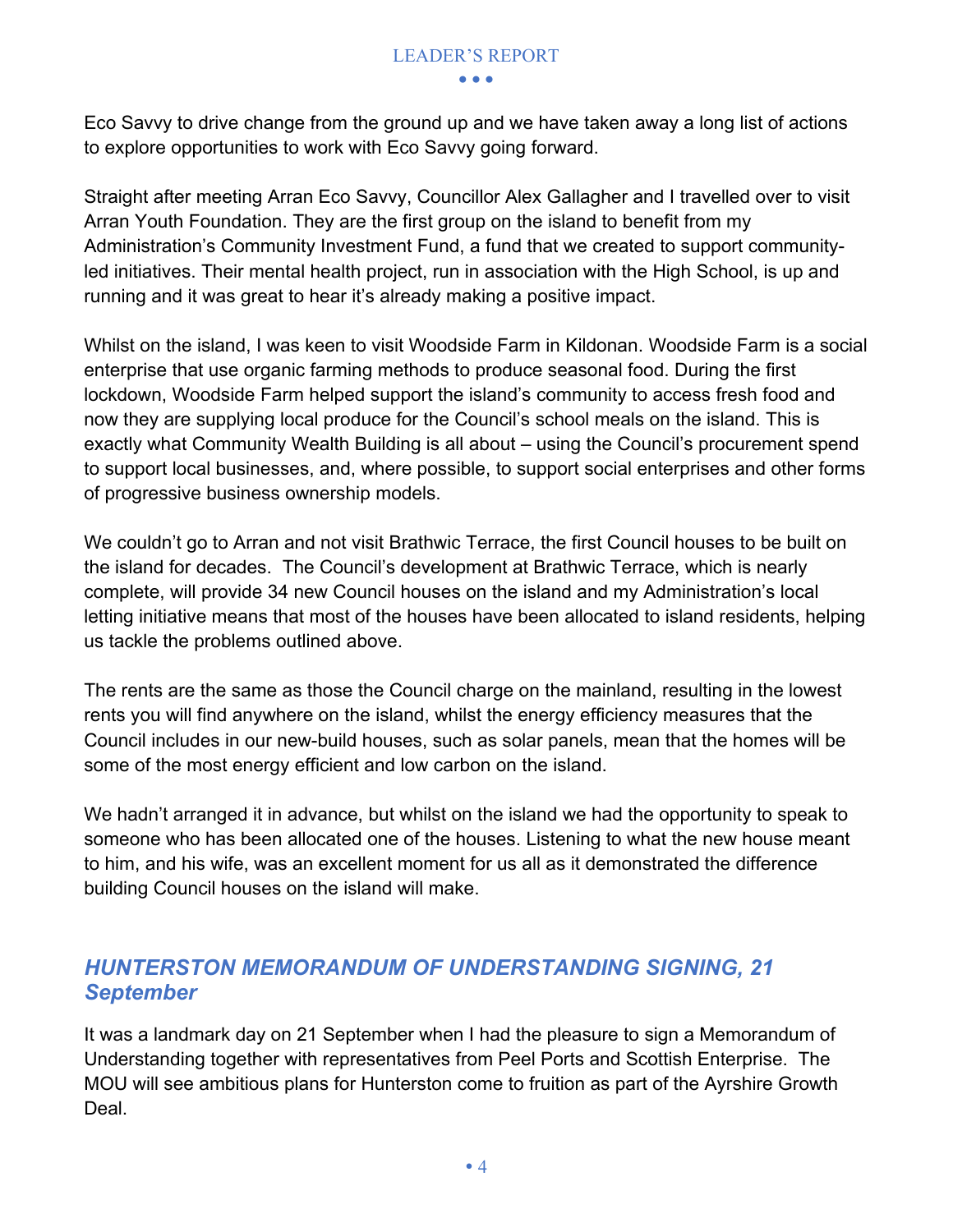#### LEADER'S REPORT

• • •

The agreement sets out the roles of each of the organisations and how the partnership will secure further investment that will help stimulate development at the site. An initial focus for the partners will be developing a business incubator space within the existing buildings on the site, providing facilities for local firms to grow and collaborate. The ambition is to create a centre for innovation to support both the blue and circular economy, including research and development facilities.

The development of Hunterston PARC, which is one of Scotland's largest brownfield sites (320 acres) and its largest deep-water port, is a key site in the Ayrshire Growth Deal (AGD) to which the UK Government has committed £18 million over a 10-year period.

#### *MINISTERIAL MEETING, 22 September*

On 22 September I attended a meeting with the Cabinet Secretary for Social Justice, Housing and Local Government, Shona Robison MSP, and the Minister for Public Finance, Planning & Community Wealth, Tom Arthur MSP. Also in attendance were senior officers from North Ayrshire Council Chief Executive, Craig Hatton, Head of Democratic Services, Aileen Campbell and Head of Finance, Mark Boyd. Discussion points included the following:

- Covid Recovery
- Spending Review
- PfG commitments
- Priorities for local government

#### *COMMUNITY WEALTH BUILDING COMMISSION, 22 September*

I chaired a further meeting of Ayrshire's Community Wealth Building Commission on 22 September to discuss a packed agenda covering the following items:

- Scottish Land Commission Presentation and discussion on CWB and Land & Assets
- Update from Lead Officers Working Group
- Update on Fair Employment workstream
- Update on Community Wealth Building Act.
- Ayrshire Growth Deal, Community Wealth Building Fund update

Following agreement by Commission members, I have written to the Minister for Public Finance, Planning and Community Wealth about the development of the recently announced Community Wealth Building Act. The Commission felt that Ayrshire was in a good position to share reflections from its experience of implementing Community Wealth Building in the region and consideration of what is required at a national level to enable long term economic transformation. In the year of COP26, Community Wealth Building could be a key tool in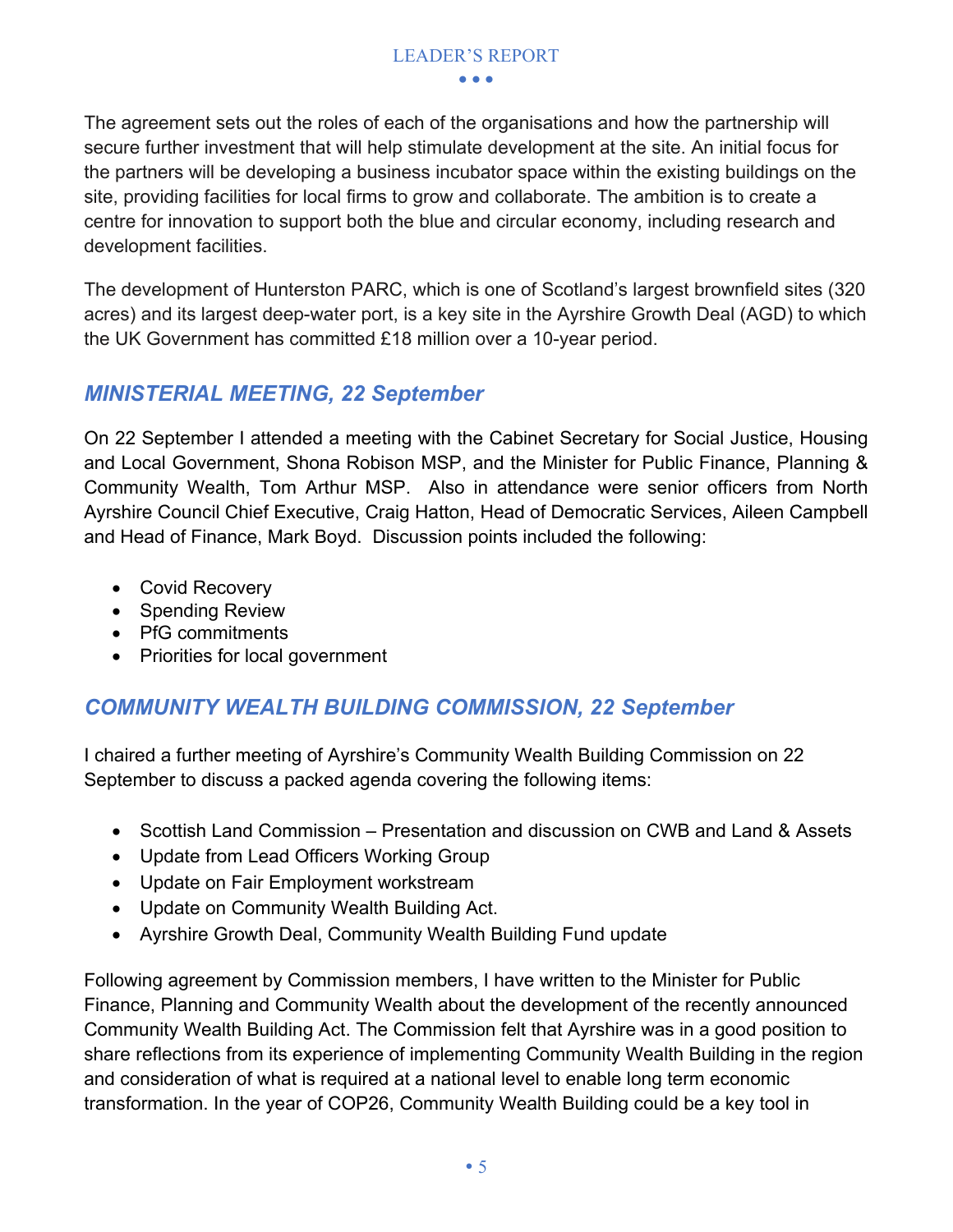supporting the achievement of net zero and that Ayrshire partners are already advancing activity in this area. The Commission has already undertaken early consideration of the potential of a Community Wealth Building Act and plan further work with officers across the region, including with the input of the Community Wealth Building Expert Advisory Panel chaired by Wellbeing Economy Alliance Scotland.

#### *CLIMATE CHANGE FRINGE EVENT (FAIRTRADE), 22 September*

Later on 22 September I took part in an online Climate Change Fringe Event, organised by the North Ayrshire Fair Trade Zone Group, a community-based organisation which works to raise awareness of how purchasing and supporting Fair Trade goods can help improve living standards in the developing world and at the same time help in responding to major issues such as climate change.

The event was one of many organised by "Stop Climate Chaos Coalition Scotland" as part of Climate Fringe Week of Action which aims to raise awareness about the United Nations Climate Change Conference taking place in Glasgow in November .

#### *COSLA LEADERS, 24 September*

On 24 September I attended COSLA Leaders to discuss a packed agenda including some of the following items:

- Social Renewal Advisory Board
- Tackling Poverty COSLA Role and Contributions
- EU Exit Local Impacts

The Social Renewal Advisory Board was established in June 2020 by the Cabinet Secretary for Communities and Local Government and the Cabinet Secretary for Social Security and Older People. North Ayrshire Council held a programme of six community listening events with its localities, young people and Fair For All Commission in August 2020 via Zoom. Nine Policy Circles, convened by Scottish Government and COSLA, ran a programme of in-depth discussions with a panel of experts and interest groups. Two senior officers of North Ayrshire Council were invited to join Policy Circles looking at Place Based Renewal and Volunteering.

North Ayrshire Council is well positioned it its strategic approach to the first theme of Money and Work, with the launch of the Community Wealth Building Strategy. The Minimum Income Guarantee commitment within the 2021/22 Programme for Government will be closely followed given North Ayrshire's early work on Citizen's Basic Income. Policies supporting Fair Work, the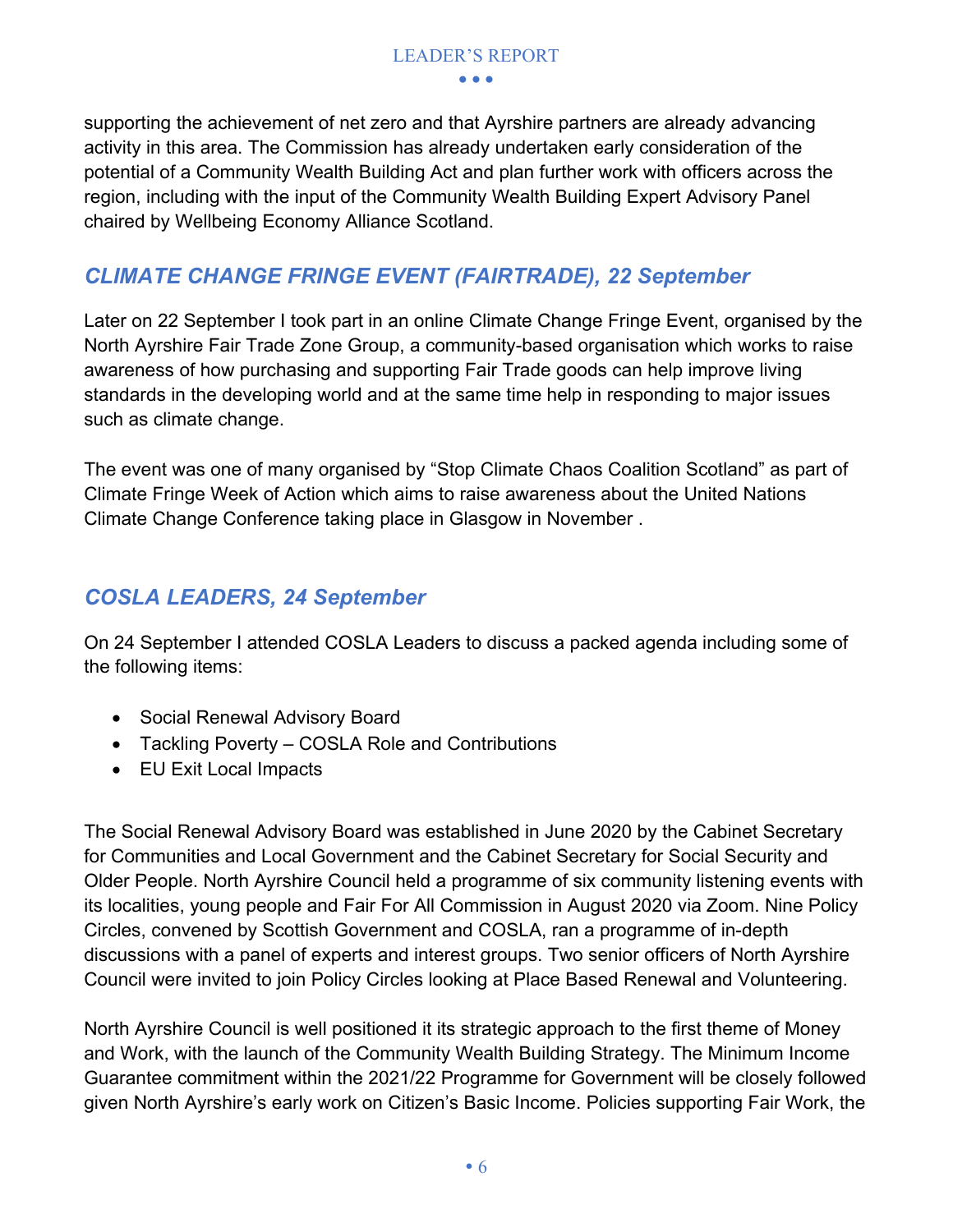Living Wage and the well-established network of Employability Hubs have been enhanced by the Financial Advice Demonstrator Hub. The North Ayrshire Fair Work Programme Manager has been recruited to take forward locally, aligned with CWB Strategy.

#### *MOORPARK PRIMARY SCHOOL GROUNDBREAKING, 27 September*

I attended the Moorpark Primary School Groundbreaking ceremony in Kilbirnie on 27 September. This is one of many schools that will be benefitting from over £100 million investment in our school estate, some of the others include Lockhart Campus, Kilwinning Academy, Irvine Royal Academy and Auchenharvie Academy. We also have plans for Ardrossan Academy and Montgomerie Park in Irvine. I am immensely proud of the investment we are making in our schools which will ensure that our pupils in North Ayrshire receive education in the best facilities possible.

#### *COMMUNITY PLANNING PARTNERSHIP BOARD, 30 September*

I was pleased to chair a meeting of the Community Planning Partnership Board on 30 September. Partners received updates on the following:

- The Role of the Third Sector Interface presentation from The Ayrshire Community Trust (TACT)
- Scottish Fire and Rescue Service's UFAS Consultation
- Local Employability Partnership
- Partner Discussion and Sharing on Key Developments and Opportunities

Following these updates two workshops were delivered, the first on how partners can deliver on locality priorities and the second on how partners can develop the Locality Outcomes Improvement Plan (LOIP) from 2022.

My thanks to the Community Planning Team and of course to the Partners for delivering updates on behalf of their organisations.

#### *HOUSING SITE VISITS, 30 September*

Together with the Head of Housing at North Ayrshire Council, Yvonne Baulk, I visited some of the sites where we have exciting plans to deliver more housing for our communities in North Ayrshire. These included Flatt Road and St Colms in Largs, Caley Court in Stevenston and St Michael's Wynd.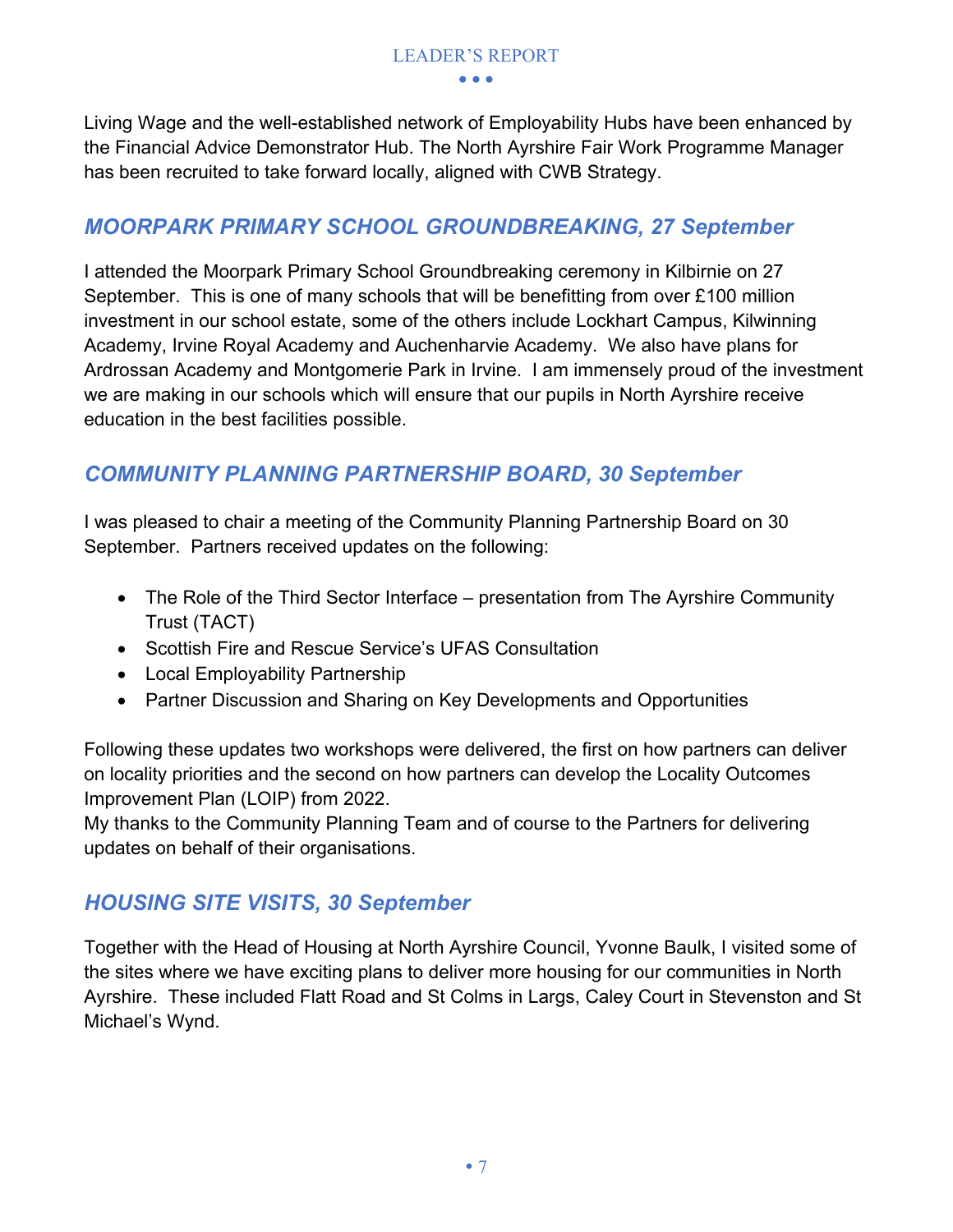I have said many times before that our Strategic Housing Investment Plan is one of the most ambitious plans seen in years and I am proud that this Administration is delivering much needed, energy efficient homes for the people of North Ayrshire.

LEADER'S REPORT • • •

#### *CHALLENGE POVERTY WEEK, 4-10 October*

#### *Food Larder Visits*

In the run up to Challenge Poverty Week, the national campaign organised by the Poverty Alliance which aims to highlight what is being done to tackle poverty, together with Councillor Robert Foster, Cabinet Member for Poverty, I visited ten of our food larders throughout North Ayrshire. These included:

- The "Wee Shoap" at the Woodwynd in Kilwinning
- Cranberry's Community Larder at Cranberry Moss in Kilwinning
- Whitlees Quaint Larder in Ardrossan
- Tap End Larder in Stevenston
- Choices Community Shop in Fullarton, Irvine
- The Farm Basket at Towerlands Community Centre in Irvine
- Dalry Community Larder
- The Village Larder in West Kilbride
- Ardeer Food Larder in Stevenston
- South Ardrossan Food Larder

I am proud of the work our Council has done in working with community groups to establish these larders during the Covid pandemic. With another four larders to open in the coming months in Beith, Saltcoats, Springside and Kilbirnie and with food support for our islands being coordinated locally, including food contingency stores at Arran Outdoor Education Centre, our food network continues to go from strength to strength.

#### *Publication of our Community Wealth Building Strategy Annual Report*

I am also immensely proud of the work our Council has done in the past 24 months on our Community Wealth Building (CWB) journey. It is truly incredible when you read about all the great achievements we have made in the past year since we became the first CWB Local Authority in Scotland in May last year. I am grateful to all those involved but would like to say a special word of thanks to Julie McLachlan, our Senior Manager in the Economic team who has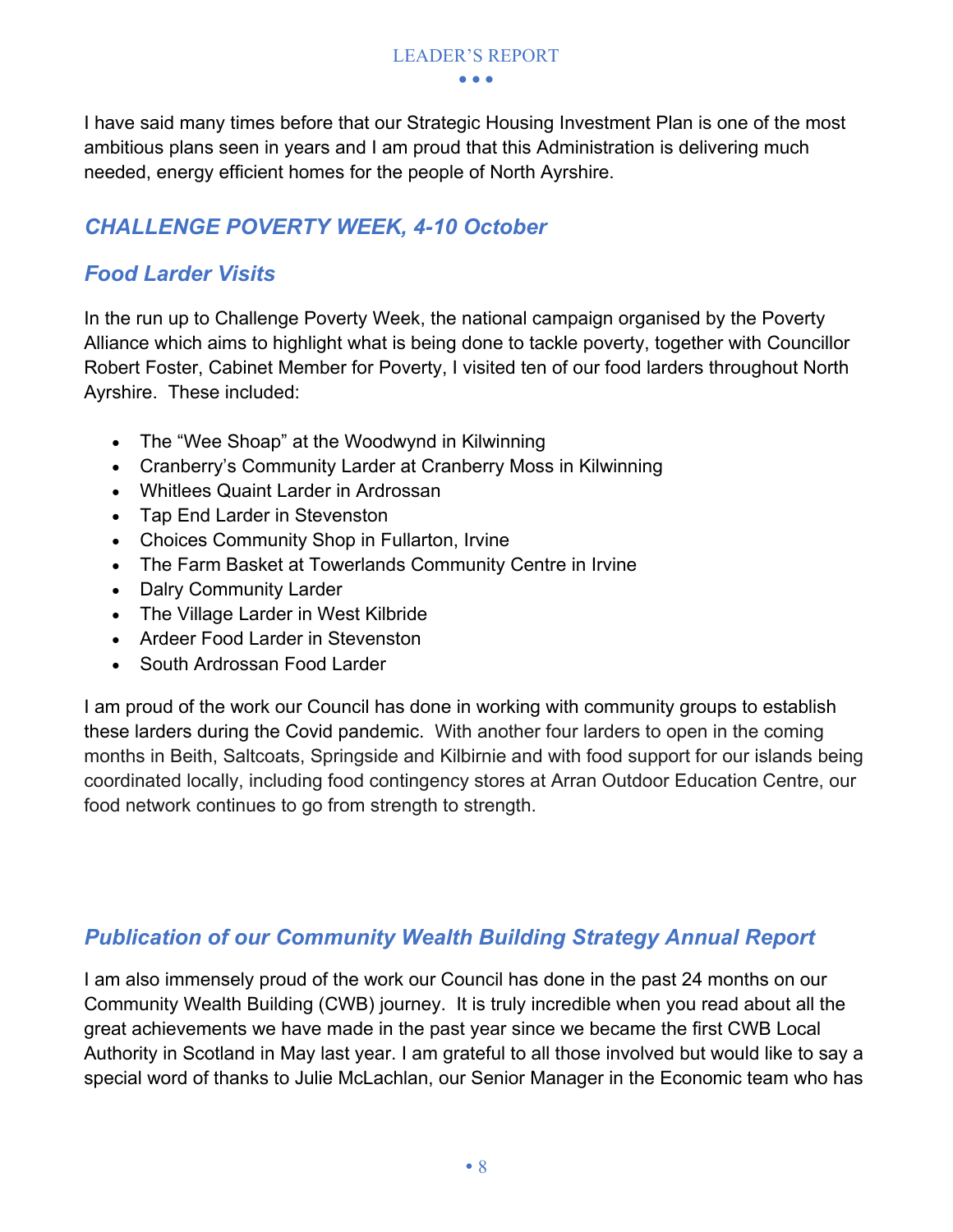been instrumental in our CWB journey from the start. Sadly, Julie will be leaving us in a few weeks, but I would like to wish her all the best for the future.

#### *Ayrshire Integration Boards – Signing of CWB Anchor Charter*

Also, as part of Challenge Poverty Week, it was announced that the three Ayrshire Integration Joint Boards (IJB) will be signing up to our Community Wealth Building Anchor Charter. The IJB which is the strategic commissioning body of the Health and Social Care Partnership, are responsible for developing and managing the delivery of community health and social care services across Ayrshire, therefore in a significant position to influence a considerable amount in our region. This in turn will help support and strengthen our local economy.

#### *SCOTTISH LAND COMMISSION CONFERENCE, 5 October*

On 5 October I was delighted to speak at the Scottish Land Commission Conference on Community Wealth Building and talk about our journey here in Ayrshire as a whole. The focus was of course on the importance land and property can play in achieving the aims of Community Wealth Building and how it can enable diversity of land ownership. I also spoke about the community ownership of buildings and how community wealth funding can be used to build back better and greener.

#### *REGENERATION VISITS, 6 October*

On 6 October, together with officers from our Estates team, I was able to visit some of the areas throughout North Ayrshire that have benefitted from our 10-year Estate Based Regeneration Programme, a programme approved by my Cabinet in January 2019. The Estate Based Regeneration Plan looks to address pockets of low demand stock; antisocial behaviour; external appearance, parking provision; road and footpath condition; fencing; landscaping as well as general ground and maintenance issues,

This approach complements the Council's ambitious housing development programme via the Strategic Housing Investment Plan 2021-2026 and was developed though a comprehensive map-based review of our estates, which identified a variety of potential improvements within our estates, including the need for demolition and redevelopment of low demand stock, external improvements to existing stock, additional parking provision, new fencing, new lighting and bin stores.

I was extremely impressed by the work that has already been carried out at Bourtreehill and Castlepark in Irvine and I am looking forward to seeing the completed works at Dirrans in Kilwinning which will also look to enhance local parking as well as provide new fencing and other work to improve the visual amenity of the area.